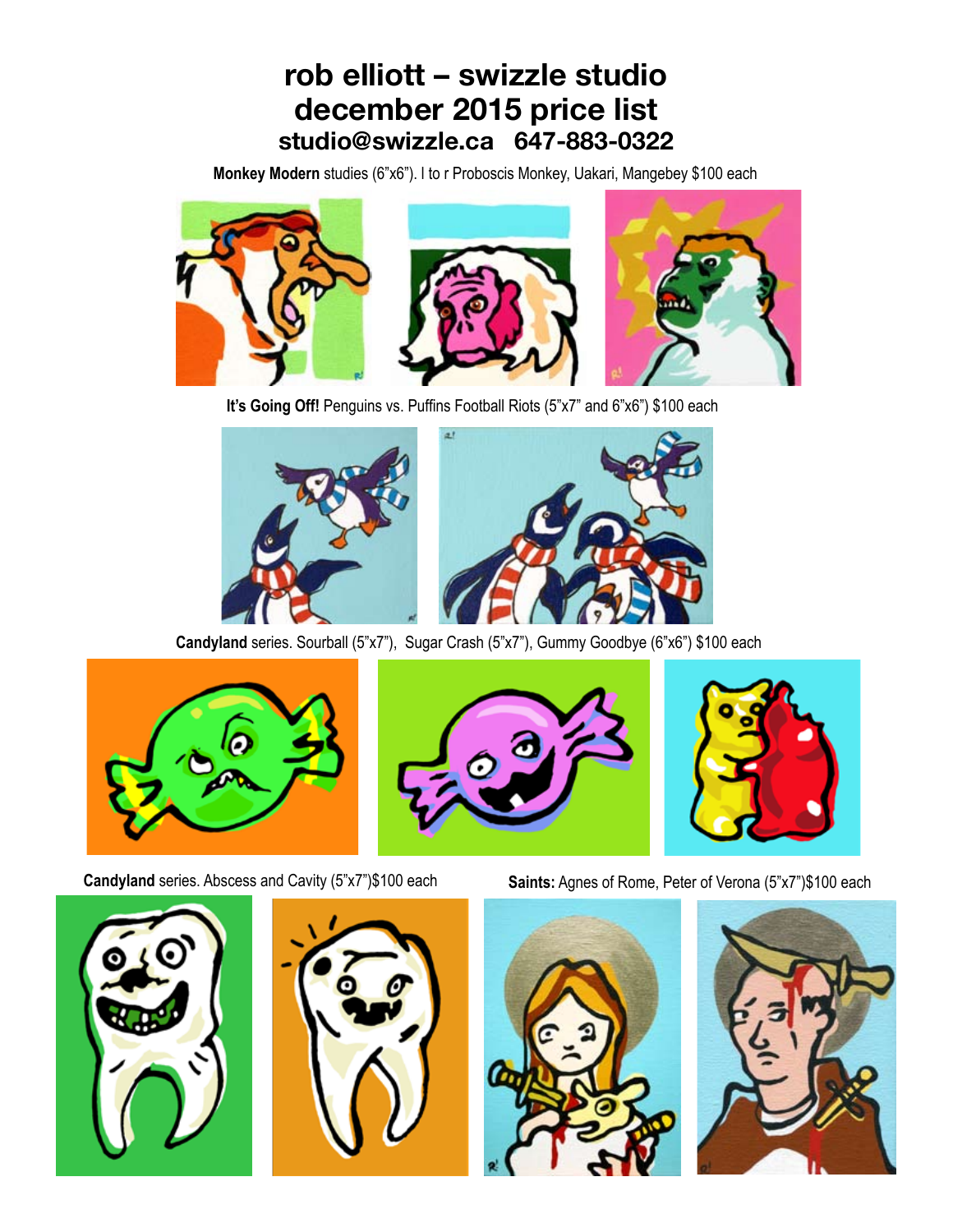**Small paintings**: l to r Girl with a Movie Camera, Squirrel (5"x7"), The Little Wraith (6"x6"), Baby Bird (6"x6") ,\$100 each











**Large paintings**: clockwise from top left: Hoolock, Uakari, Frustuck in Berlin, Honey Bear. All 36"x36" \$500 each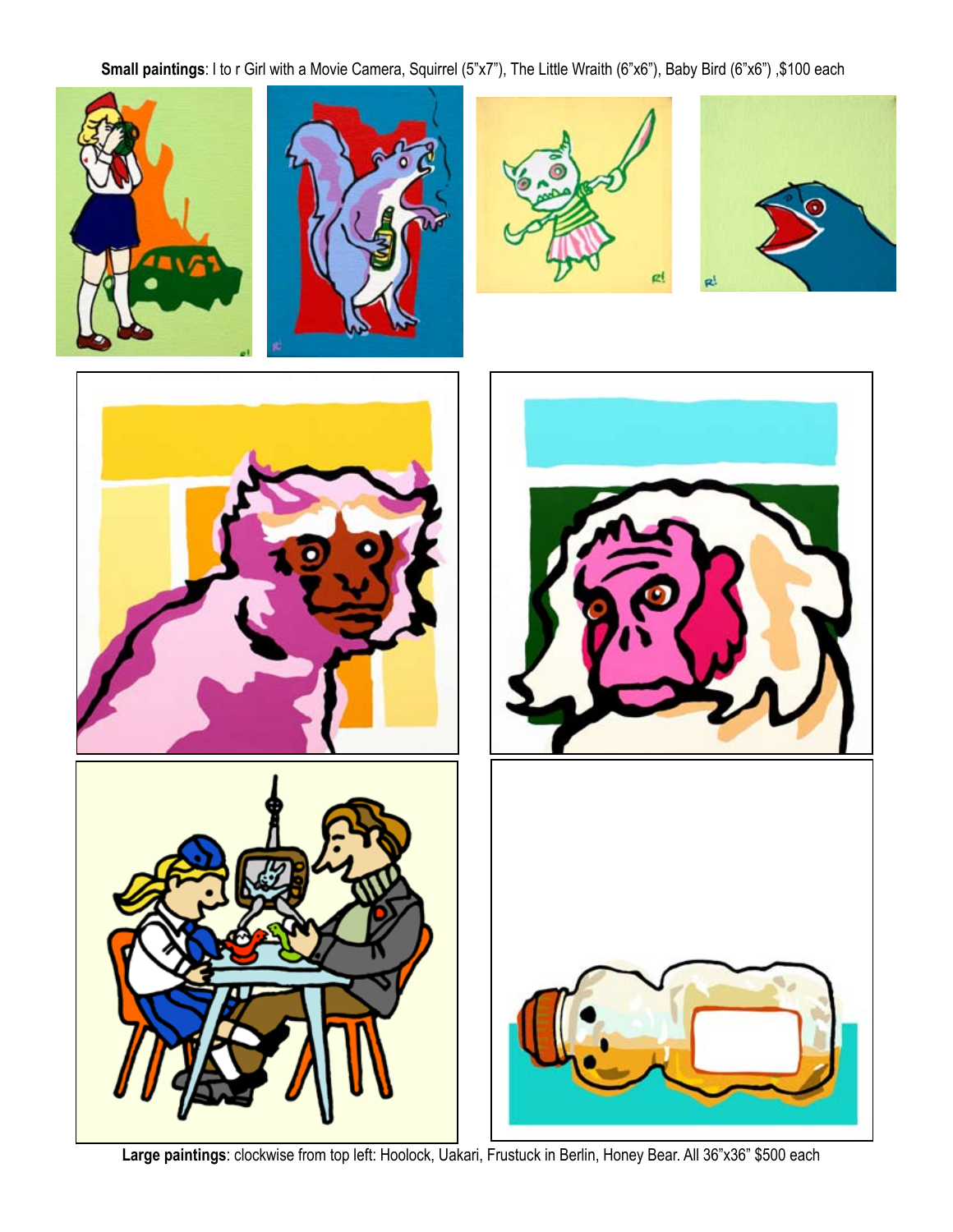**clearance - all works this page \$60**









**Dirty Thoughts** 5"x7" on panel. Some marking on edges due to gallery mishandling. \$60 each (clockwise from top left): Mom, Dog, Schoolgirl, Schoolboy, Slave









**Older small paintings** \$60 each (clockwise from left): Carrion Canaries Carrying On, 5"x5" Midnight Snack, 6"x6" A Tragic Happenstance, 6"x6" The Wait, 7"x5" Treaty, 7"x5"



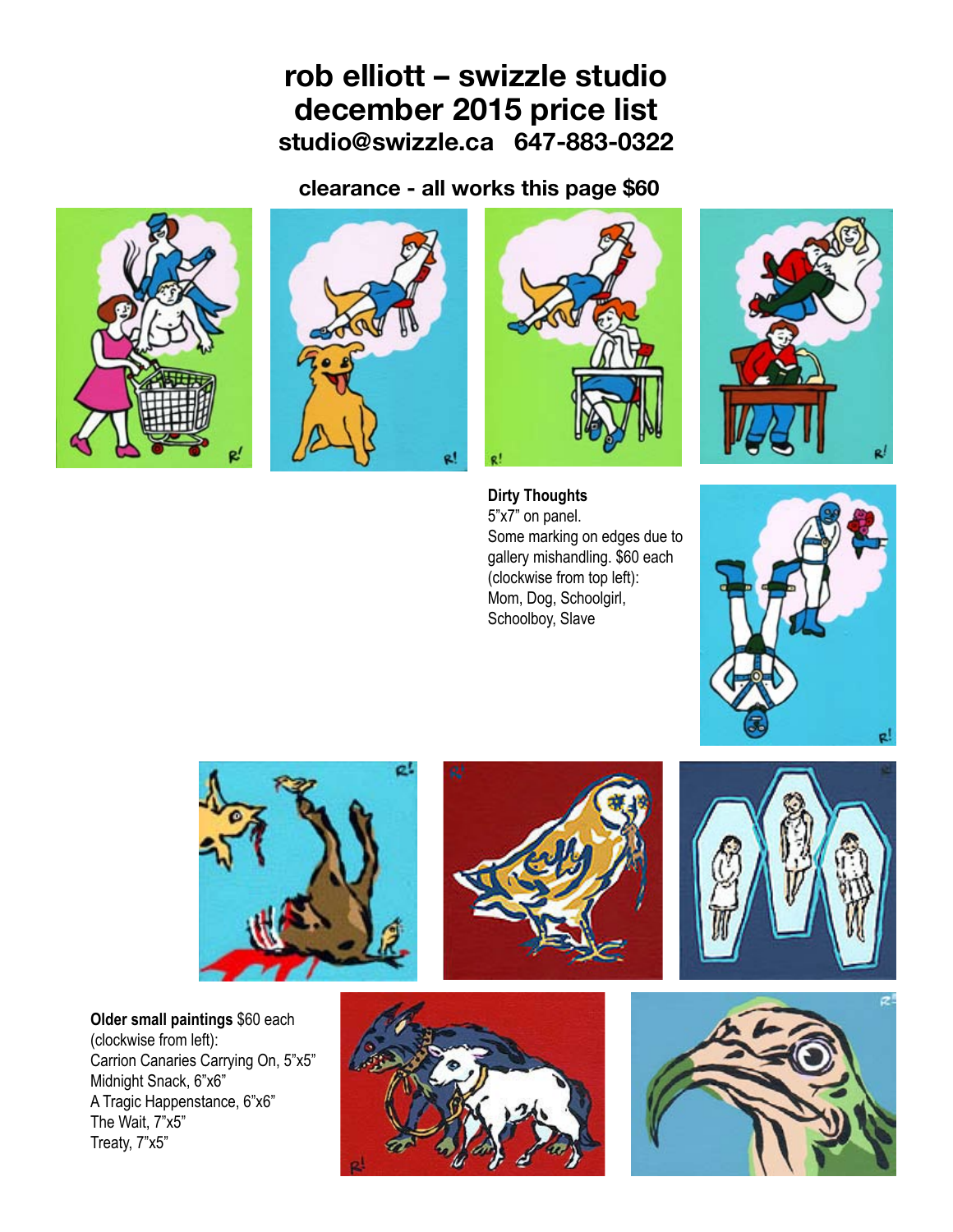**clearance - all works this page \$60**

**Older small paintings** \$60 each (l to r): Girl & Sheep, 5"x7" Siren, matted and framed, 9"x7"



**Ink drawings** \$60 each (clockwise from left): Rocking Goat, 9"x9", matted and framed Rocking Jackalope, 9"x9", matted and framed Francis Bacon Pull Toy, 9"x9", matted and framed Wind-up Bird, 8"x10", matted and framed Playground, 10"x8", matted and frame